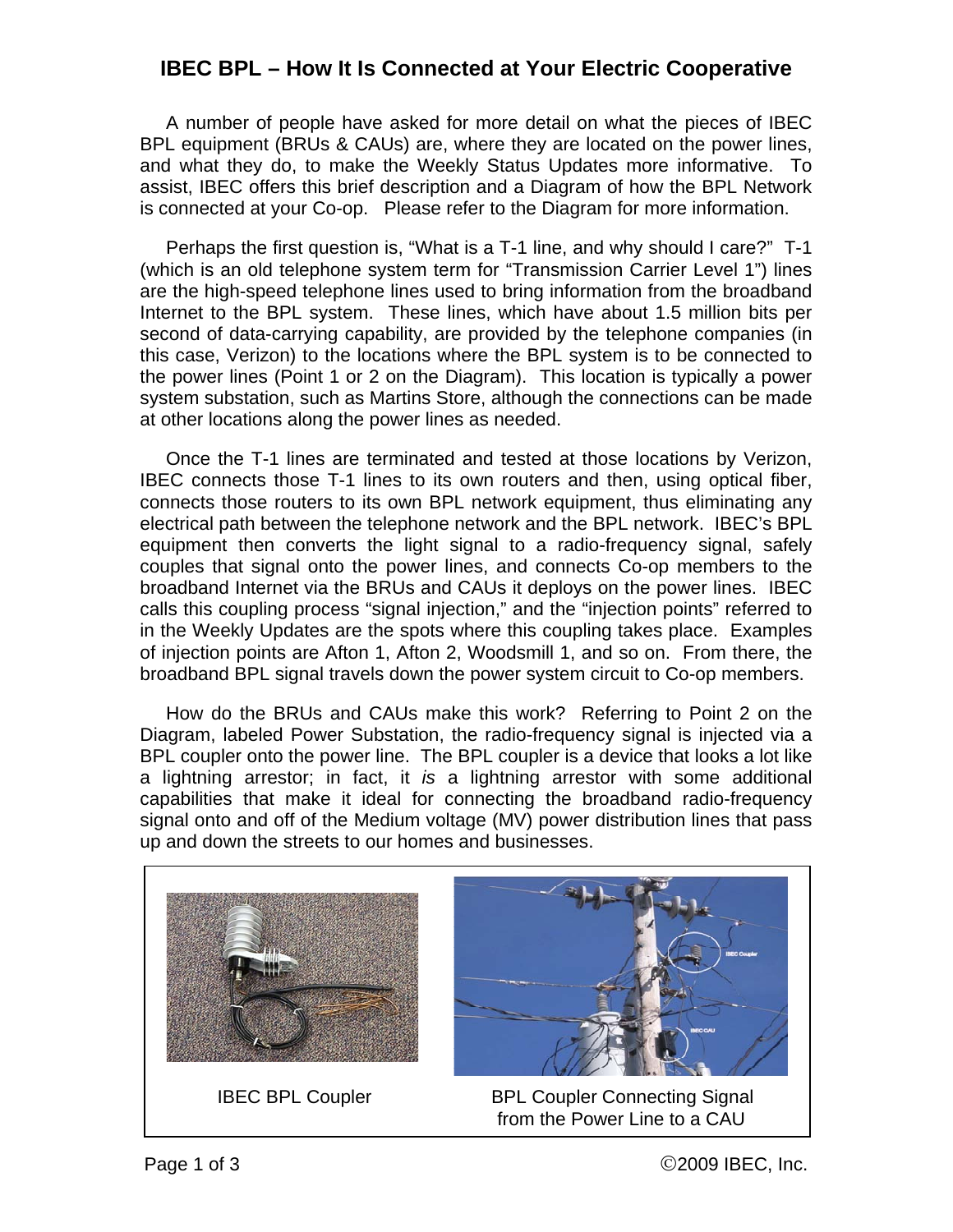## **IBEC BPL – How It Is Connected at Your Electric Cooperative**

 As the BPL signal travels down the power line, it weakens and also picks up electronic noise from the power lines and utility equipment as well as noise from the atmosphere and nearby interference sources. To make sure the BPL signal remains strong, IBEC takes the signal off the power line about every half mile using a BPL coupler and uses a device called a BPL Regenerator Unit (BRU), to remove the noise and boost the signal back up to full strength, then recouples the signal through a BPL coupler back onto the power line. Through this process, the BPL signal remains strong and is able to travel many miles down the power lines between the Injection Point and your home. This is depicted as Point 3 on the Diagram. You may have noticed these BRUs (gray metal boxes) hanging on poles near the power lines about every half mile or so in your area.



 Once the BPL signal reaches a point on the power line where a BPL customer is located, a BPL coupler is again used to take the BPL signal off the power line and connect that signal to a Customer Access Unit (CAU), a black box that is typically mounted on the power pole adjacent to the power transformer. This happens at Point 4 in the Diagram. The CAU serves as the intelligent connection device between a nearby BRU on the power line and the BPL Modem located inside your home or business. The CAU boosts the BPL signal and removes noise, then routes the BPL signal around your transformer, attaching to a bolt on the customer side of that transformer. From there, the BPL signal travels over the power wire running from the transformer to your power meter, which is usually mounted on the side of your home or office. The BPL signal then passes through your power meter and your circuit breaker or fuse box into the internal wiring of your home or office, making every power outlet in the building a broadband Internet port ready for connection to your personal computer.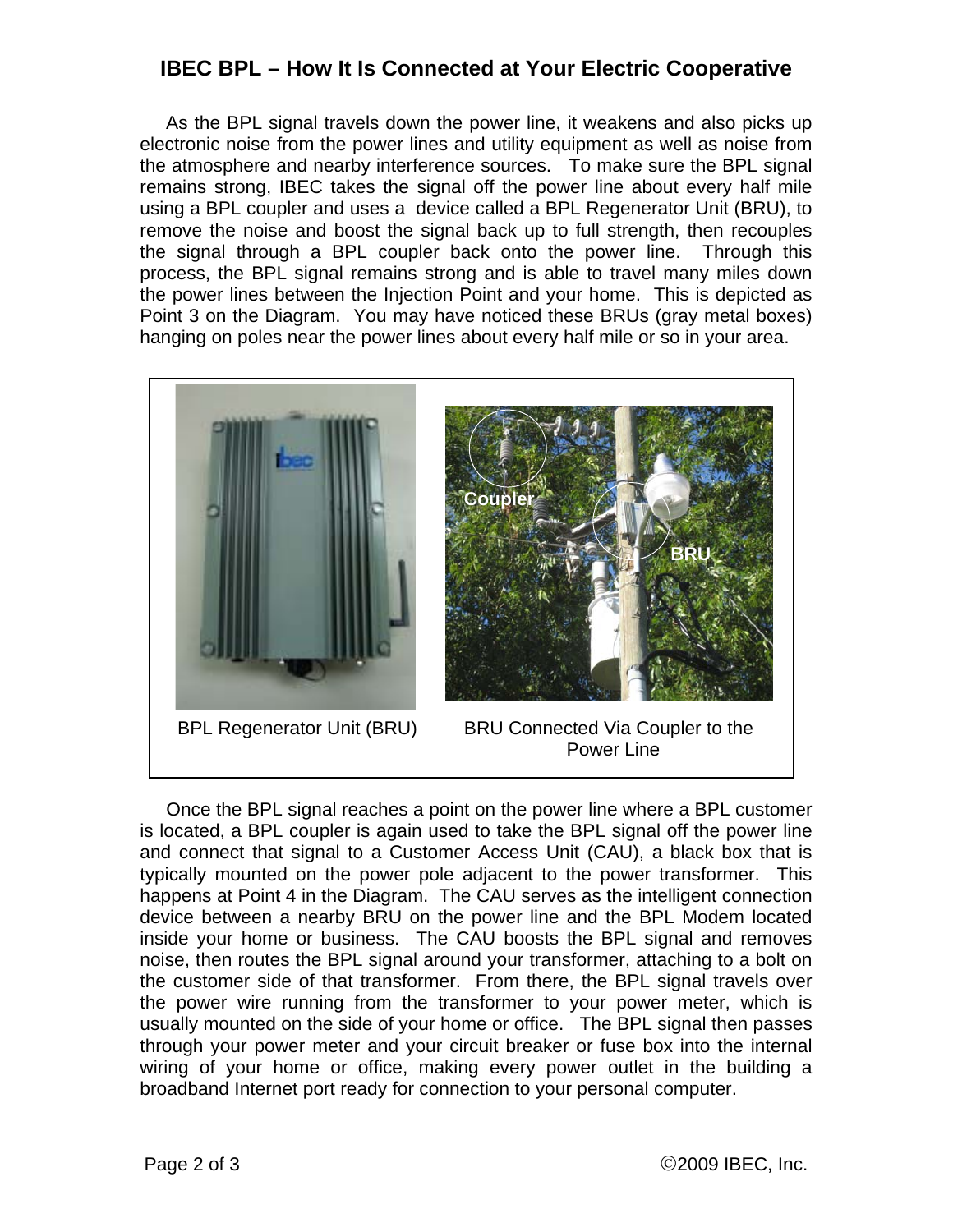## **IBEC BPL – How It Is Connected at Your Electric Cooperative**

 IBEC has found through experiment that some home power outlets work better than others, depending largely on the wiring inside your building, so sometimes repeaters are used to boost the signal inside, but this is not normally required. You simply plug your BPL modem into any power outlet in your house, connect it to your computer via the provided Ethernet cable, and your broadband Internet connection is made. This is shown as Point 5 of the Diagram, and it completes the connection between your computer and the broadband Internet. Some members will route their BPL signal to a wireless router instead of directly to a computer, so that multiple computers in their home can share the broadband Internet signal; others simply connect the BPL modem directly to their computer.



 In summary, please remember that the first step in the BPL system network build-out is to have Verizon install the T-1 lines and IBEC (with their installation contractor, Davis H. Elliot) build out the BPL backbone network consisting of BRUs and some CAUs along the electric power grid. During this phase, IBEC crews check for system reliability, seek out and address noise problems, and stabilize the system at acceptable data rates. Once the BPL network is working properly, other CAUs are deployed along the network where pre-signed customers reside, and IBEC contacts those customers to begin the set-up process with their BPL modems, so their BPL service can begin. As this process continues, new customers sign up, and CAUs are installed (and BPL modems shipped to customers), so that service can be added for those new customers.

 Hopefully this demystifies the IBEC BPL Network and equipment and clarifies how the BRUs and CAUs connect together on the power lines to create the highspeed BPL network that delivers broadband services to Co-op members.

 IBEC continues to solicit your feedback. Our Customer Service Department is available to help you 24 hours a day at 1.888.IBEC-BPL (1.888.423.2275) or via email at [service@ibec.net](mailto:service@ibec.net). You can also monitor progress and new IBEC developments online by visiting IBEC's web sites - [www.ibec.net](http://www.ibec.net/) and [www.bpl.coop.](http://www.bpl.coop/) Thanks again for your continuing support, and please feel free to let us know how we can assist you.